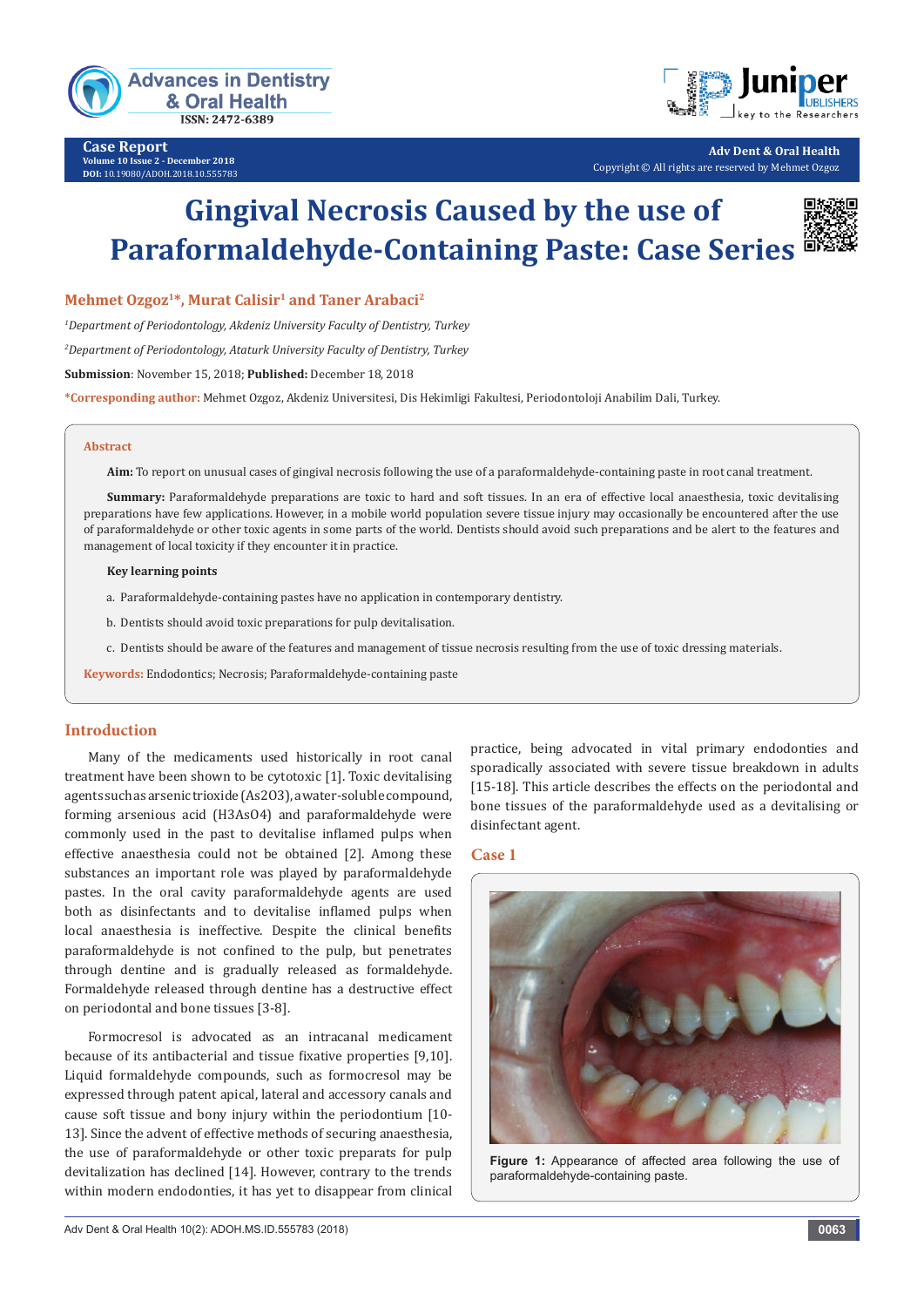# **Advances in Dentistry & Oral Health**

A 20-year-old female presented to her dentist complaining of pain in the maxillary right quadrant. The practitioner elected to devitalize tooth 16, which had shown signs of pulpitis, with a paraformaldehyde-containing paste since local anaesthesia had been ineffective. Shortly after the placement of the paste, the patient experienced increasing pain and noticed that there was blackening of the gingiva (Figure 1). She was referred to Ataturk University, Department of Periodontology for advice regarding gingival necrosis associated with the distal interproximal area of tooth 16.



**Figure 2:** Radiographic appearance of affected area.

Clinical examination revealed hard, inflamed gingiva with probing depths not exceeding 3mm on the distal aspect of tooth 16. There was no measurable tooth mobility. Radiographic examination demonstrated expansion of the periodontal ligament and loss of lamina dura distal to the tooth 16 (Figure 2).



**Figure 3:** Appearance of affected area after 1 week.

A decision was made to attempt to preserve the tooth by root canal treatment. Oral hygiene procedures were instituted, and the necrotic tissues were removed from the area. The operative area was irrigated with saline. Root canal treatment was completed, and the patient discharged for 1 week. One week later, there was no distal gingival papilla at tooth 16 and interproximal bone was exposed to a height of approximately 2-3mm (Figure 3). At this stage a coronally repositioned flap was planned in order to remove

of the necrotic tissues and to cover the root surface. A sulcular incision was performed initially and then a vertical incision was made between distal aspect of teeth 17 and 15. Exposed necrotic bone was removed with a curette and water-cooled bur. To protect the exposed bone and expedite healing, the affected area was covered with a coronally repositioned flap. The patient was reviewed to check healing. After 1 week the sutures were removed and the operative area irrigated with saline. At 1-year recall, the patient reported that the tooth was functional without any problem. Clinical examination revealed nothing abnormal - no symptoms, no detectable mobility, no periodontal pocketing. The tooth was in functional occlusion.

#### **Case 2**

A 35-year-old female with a history of severe pain in the left mandibular molar region was referred for assessment. The patient reported symptoms of irreversible pulpitis around from tooth 36 (Figure 4A & 4B). His general dental practitioner was unable to obtain adequate anaesthesia to extirpate the pulp from this tooth and applied paraformaldehyde paste to effect devitalisation. Subsequently the patient stated that she experienced severe pain, the lower left molar area. She was referred to Ataturk University, Department of Periodontology for advice regarding gingival necrosis associated with the distal interproximal area of tooth 36- 37.



**Figure 4A & 4B:** Appearance of affected area following the use of paraformaldehyde-containing paste.

Clinical examination revealed hard, inflamed gingiva with probing depths not exceeding 3mm on the distal aspect of tooth 36. There was no measurable tooth mobility. Radiographic examination demonstrated expansion of the periodontal ligament and loss of lamina dura distal to the tooth 36. Despite all the persuasive efforts, the patient decided to extract the tooth and the tooth was extracted.

#### **Discussion**

The primary cause of pulpal pathosis is bacterial infection. Without the presence of bacteria in the root canal system, periradicular inflammation will not develop or persist [19]. Consequently, the purpose of root canal treatment is the elimination of bacteria and their substrates from the pulp canal system. During this treatment the pulp is removed and the root canal is cleaned and shaped. Various chemicals used in medicating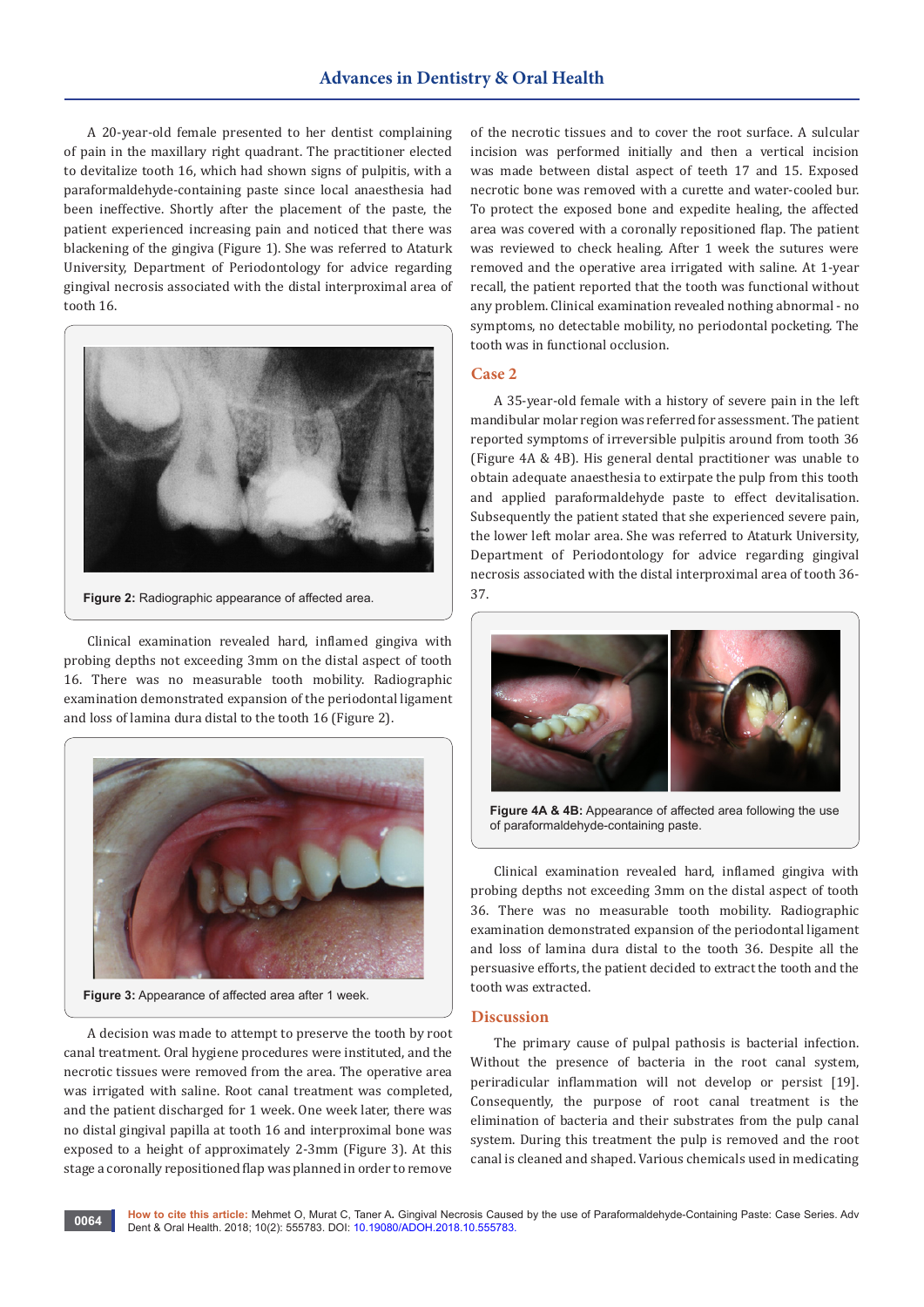root canals can create adverse tissue reactions [10]. This fact, combined with the knowledge that the pulp and periodontal ligament are interconnected via accessory canals, dentinal tubules and iatrogenic communications suggests that overzealous use of intracanal medicaments can lead to deleterious effects to the host tissue with resultant postoperative discomfort [20,21]. In the past, effective anaesthesia was either unavailable or rudimentary [2]. Today there are methods of anaesthesia and reliable anaesthetic agents able to control most pulpal pain for treatment. Therefore, it is unnecessary to use chemicals for devitalising pulps. However, they are still in use and dental complications continue to be reported, even in developed countries [7,13,18]. Paraformaldehyde has well-recognised toxic effects, which predictably occur on direct contact with gingiva and bone. The recovery of paraformaldehyde from a sequestrum is an indication of the local distribution of this toxic material in the tissues [14]. In the present study toxic effects of paraformaldehyde was seen on periodontal tissues and the tooth preserved by a combination of periodontal, endodontic and maintenance therapy.

## **Conclusion**

As there is no longer either any indication or need to utilize devitalising preparations in dental practice, its continued and unjustified use must be condemned and should be prohibited. However, in a mobile world population, dentists should be aware of such materials and their adverse consequences and be prepared to recognise and manage the tissue injuries that may result from their use.

#### **References**

- 1. [Tortorici S, Burruano F, Difalco P \(2007\) Maxillary bone necrosis](https://www.ncbi.nlm.nih.gov/pubmed/17992230)  [following the use of formaldehyde containing paste: management and](https://www.ncbi.nlm.nih.gov/pubmed/17992230)  [case series. Br Dent J 203: 511-512.](https://www.ncbi.nlm.nih.gov/pubmed/17992230)
- 2. [Ozmeric N \(2002\) Localized alveoler bone necrosis following the use](https://www.ncbi.nlm.nih.gov/pubmed/11993440)  [of an arsenical paste: a case report. International Endodontic Journal](https://www.ncbi.nlm.nih.gov/pubmed/11993440)  [35\(3\): 295-299.](https://www.ncbi.nlm.nih.gov/pubmed/11993440)
- 3. [Kunisada M, Adachi A, Asano H, Horikawa T \(2002\) Anaphylaxis](https://www.ncbi.nlm.nih.gov/pubmed/12492520)  [due to formaldehyde released from root-canal disinfectant. Contact](https://www.ncbi.nlm.nih.gov/pubmed/12492520)  [Dermatitis 47\(4\): 215-218.](https://www.ncbi.nlm.nih.gov/pubmed/12492520)
- 4. Ehrmann EH (1963) Root canal treatment with  $N_2$ . Australian Dental [Journal 8\(5\): 434-438.](https://onlinelibrary.wiley.com/doi/full/10.1111/j.1834-7819.1963.tb02650.x)
- 5. [Rappaport HM, Lilly GE, Kapsimalis P \(1964\) Toxicity of endodontic](https://www.ncbi.nlm.nih.gov/pubmed/14213719)  [filling materials. Oral Surgery Oral Medicine and Oral Pathology 18:](https://www.ncbi.nlm.nih.gov/pubmed/14213719)  [785-802.](https://www.ncbi.nlm.nih.gov/pubmed/14213719)
- **6.** Barker BC, Lockett BC (1972) The effect of  $N_2$  and other paraformaldehyde preparations on dog pulp. Journal of Dentistry [22\(9\): 329-338.](https://www.ncbi.nlm.nih.gov/pubmed/4504971)
- 7. [Stabholz A, Blush MS \(1983\) Necrosis of crestal bone caused by the use](https://www.ncbi.nlm.nih.gov/pubmed/6590772)  [of toxavit. J Endod 9\(3\): 110-113.](https://www.ncbi.nlm.nih.gov/pubmed/6590772)
- 8. [Di Felice R, Lombardi T \(1998\) Gingival and mandibular bone necrosis](https://www.ncbi.nlm.nih.gov/pubmed/9796485)  [caused by paraformaldehyde-containing paste. Endod Dent Traumatol](https://www.ncbi.nlm.nih.gov/pubmed/9796485)  [14\(4\): 196-198.](https://www.ncbi.nlm.nih.gov/pubmed/9796485)
- 9. [Wesley DJ, Marshall FJ, Rosen S \(1970\) The quantition of formocresol](https://www.ncbi.nlm.nih.gov/pubmed/5264904)  [as a root canal medicament. Oral Surg Oral Med Oral Pathol 29\(4\): 603-](https://www.ncbi.nlm.nih.gov/pubmed/5264904) [612.](https://www.ncbi.nlm.nih.gov/pubmed/5264904)
- 10. [Powell DL, Marshall FJ, Melfi RC \(1973\) A histopathologic evaluation](https://www.ncbi.nlm.nih.gov/pubmed/4515760)  [of tissue reactions to the minimum effective doses of some endodontic](https://www.ncbi.nlm.nih.gov/pubmed/4515760)  [drugs. Oral Surgery Oral Medicine and Oral Pathology 36\(2\): 261-272.](https://www.ncbi.nlm.nih.gov/pubmed/4515760)
- **11.**[Cambruzzi JV, Greenfeld RS \(1983\) Necrosis of crestal bone related](https://www.ncbi.nlm.nih.gov/pubmed/6581262)  [to the use of excessive formocresol medication during endodontic](https://www.ncbi.nlm.nih.gov/pubmed/6581262)  [treatment. Journal of Endodontics 9\(12\): 565-567.](https://www.ncbi.nlm.nih.gov/pubmed/6581262)
- 12. [Jakhi SA, Parekh BK, Gupta S \(1983\) Phosphorus necrosis of the](https://www.ncbi.nlm.nih.gov/pubmed/6583354)  [maxilla. Journal of Oral Medicine 38\(4\): 174-176.](https://www.ncbi.nlm.nih.gov/pubmed/6583354)
- 13. [Yakata H, Azumi T, Kawasaki T, Nakajima T \(1985\) Extensive osteolysis](https://www.ncbi.nlm.nih.gov/pubmed/3858486)  [of the mandible following devitalization of a tooth by arsenic trioxide.](https://www.ncbi.nlm.nih.gov/pubmed/3858486)  [Journal of Oral and Maxillofacial Surgery 43\(6\): 462-465.](https://www.ncbi.nlm.nih.gov/pubmed/3858486)
- **14.**[Bataineh AB, al-Omari MA, Owais AI \(1997\) Arsenical necrosis of the](https://www.ncbi.nlm.nih.gov/pubmed/9477815)  [jaws. International Endodontic Journal 30\(4\): 283-287.](https://www.ncbi.nlm.nih.gov/pubmed/9477815)
- 15. Martinez Sarda JA (1968) Endodontic treatment and the conservation of deciduous teeth. International Dental Journal 18: 537-545.
- 16. [Grossman LI \(1976\) Endodontics 1776-1976: a bicentennial history](https://www.ncbi.nlm.nih.gov/pubmed/777073)  [against the background of general dentistry. Journal of the American](https://www.ncbi.nlm.nih.gov/pubmed/777073)  [Dental Association 93\(1\): 78-87.](https://www.ncbi.nlm.nih.gov/pubmed/777073)
- **17.**[Cruse WP, Bellizzi R \(1980\) A historical review of endodontics, 1689-](https://www.ncbi.nlm.nih.gov/pubmed/7005371) [1963, part 1. Journal of Endodontics 6\(3\): 495-499.](https://www.ncbi.nlm.nih.gov/pubmed/7005371)
- 18. [Smart ER, Barnes IE \(1991\) Tissue necrosis after using an arsenical](https://www.ncbi.nlm.nih.gov/pubmed/1813430)  [endodontic preparation: a case report. International Endodontic](https://www.ncbi.nlm.nih.gov/pubmed/1813430)  [Journal 24\(5\): 263-269.](https://www.ncbi.nlm.nih.gov/pubmed/1813430)
- 19. [Lin L M, Rosenberg P A, Lin J \(2005\) Do procedural errors cause](https://www.ncbi.nlm.nih.gov/pubmed/15782522)  [endodontic treatment failure? J Am Dent Assoc 136\(2\): 187-193.](https://www.ncbi.nlm.nih.gov/pubmed/15782522)
- 20. [Marshall FJ, Massler M, Dute HL \(1960\) Effects of endodontic](https://www.ncbi.nlm.nih.gov/pubmed/14421528)  [treatments on permeability of root dentin. Oral Surgery Oral Medicine](https://www.ncbi.nlm.nih.gov/pubmed/14421528)  [and Oral Pathology 13: 208-223.](https://www.ncbi.nlm.nih.gov/pubmed/14421528)
- 21. [Taylor GN, Madonia JV, Wood NK, Heuer MA \(1976\) In vivo](https://www.ncbi.nlm.nih.gov/pubmed/1063807)  [autoradiographic study of relative penetrating abilities of aqueous 2%](https://www.ncbi.nlm.nih.gov/pubmed/1063807)  [parachlorophenol and camphorated 35% parachlorophenol. Journal of](https://www.ncbi.nlm.nih.gov/pubmed/1063807)  [Endodontics 2\(3\): 81-85.](https://www.ncbi.nlm.nih.gov/pubmed/1063807)